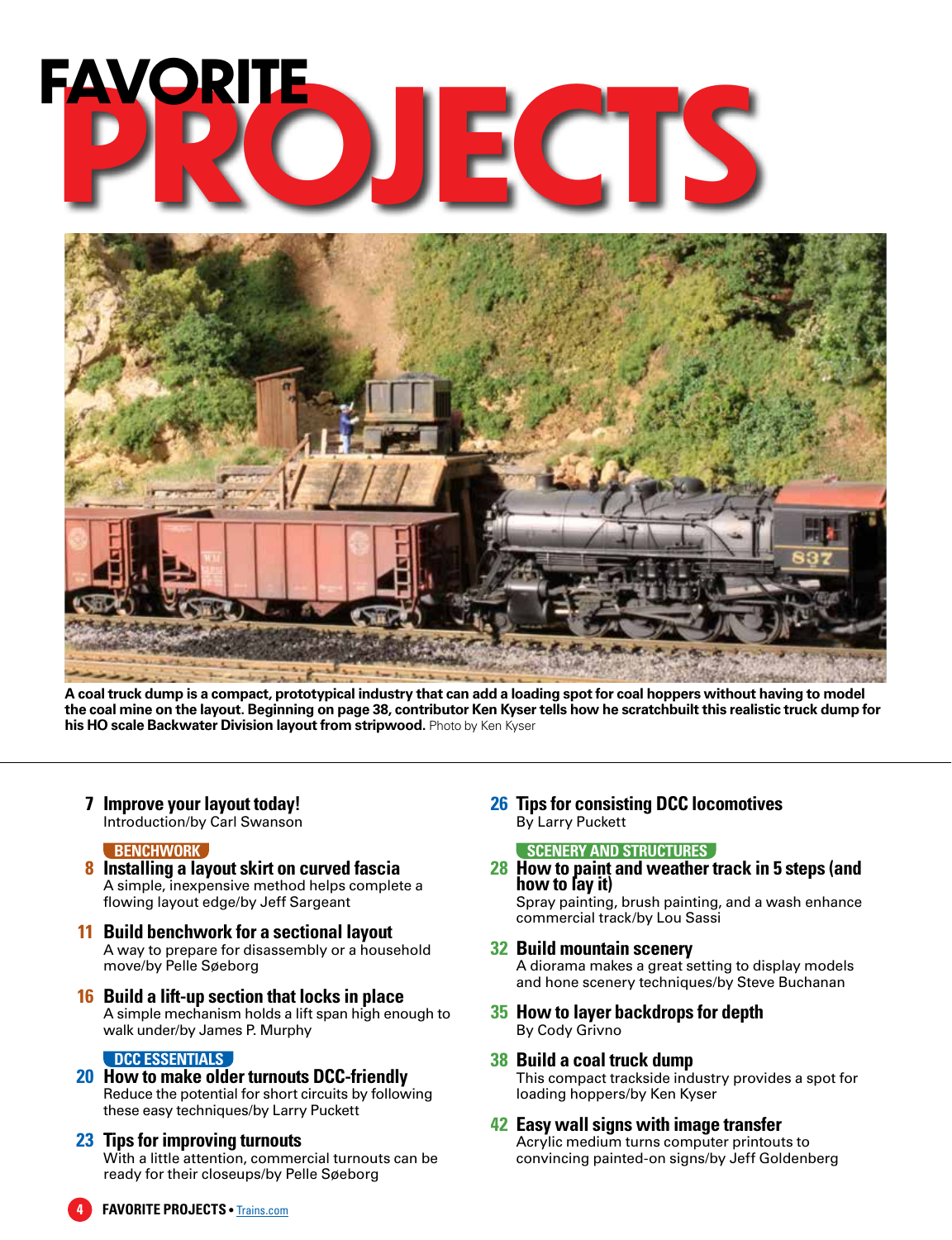

**Pelle Søeborg likes to shoot photos at an angle that shows off his trackwork. Turn to page 23 to see how he makes turnouts picture perfect.** Photo by Pelle Søeborg



**Starting on page 64, M.R. Snell explores the pros and cons of three methods of weathering cement hoppers: theatrical powders, pigment ink, and acrylic craft paints.** Photo by M.R. Snell



**Jim Ferenc explains how he scratchbuilt this wooden beam bridge based on prototype photos he shot 20 years earlier in his article starting on page 49.** Photo by Paul Dolkos

#### **46 7 helpful hints to better bridges**

These tips will help you adapt commercial materials to the situations on your layout/by Mark Dance

#### **49 How to scratchbuild a beam bridge** Wooden ties and plastic girders combine to make

an eye-catching span/by Jim Ferenc

#### **54 How to model a desert**

Make a realistic HO scale diorama using old and new techniques/by Kim Nipkow

#### **58 How to model Joshua trees** Use wire to model an interesting plant unique to America's Mojave Desert/by Kim Nipkow

#### **ROLLING STOCK**

#### **60 A new look for a 'blue-box' car**

Breathing new life into an older Athearn boxcar/ by Andy Renshaw

**64 Three ways to weather rolling stock** Enhance cement hoppers with theatrical powders, pigment ink, or acrylic craft paints/ by M.R. Snell

#### **68 Weathering rooftops**

How to make the tops of locomotives and freight cars look like the real thing/by Pelle Søeborg

- **72 How to weather with acrylics** By Cody Grivno
- **75 Using locomotive bell and whistle signals** By Jim Hediger
- **76 How to model a flatcar full of tractors** Even the load can become a part of the operating session/by Mont Switzer
- **81 Enhance the deck of a ready-to-run flatcar** Sand, file, paint, and weather your car to show years of use/by M.R. Snell

**ON THE COVER: Kim Nipkow traveled from his home in Switzerland to Utah so he build more accurate desert scenery, like this. See page 54.** Photo by Kim Nipkow

Projects in this book originally appeared in *Model Railroader* magazine. Some have been edited from their original form. Some materials referenced may no longer be available.

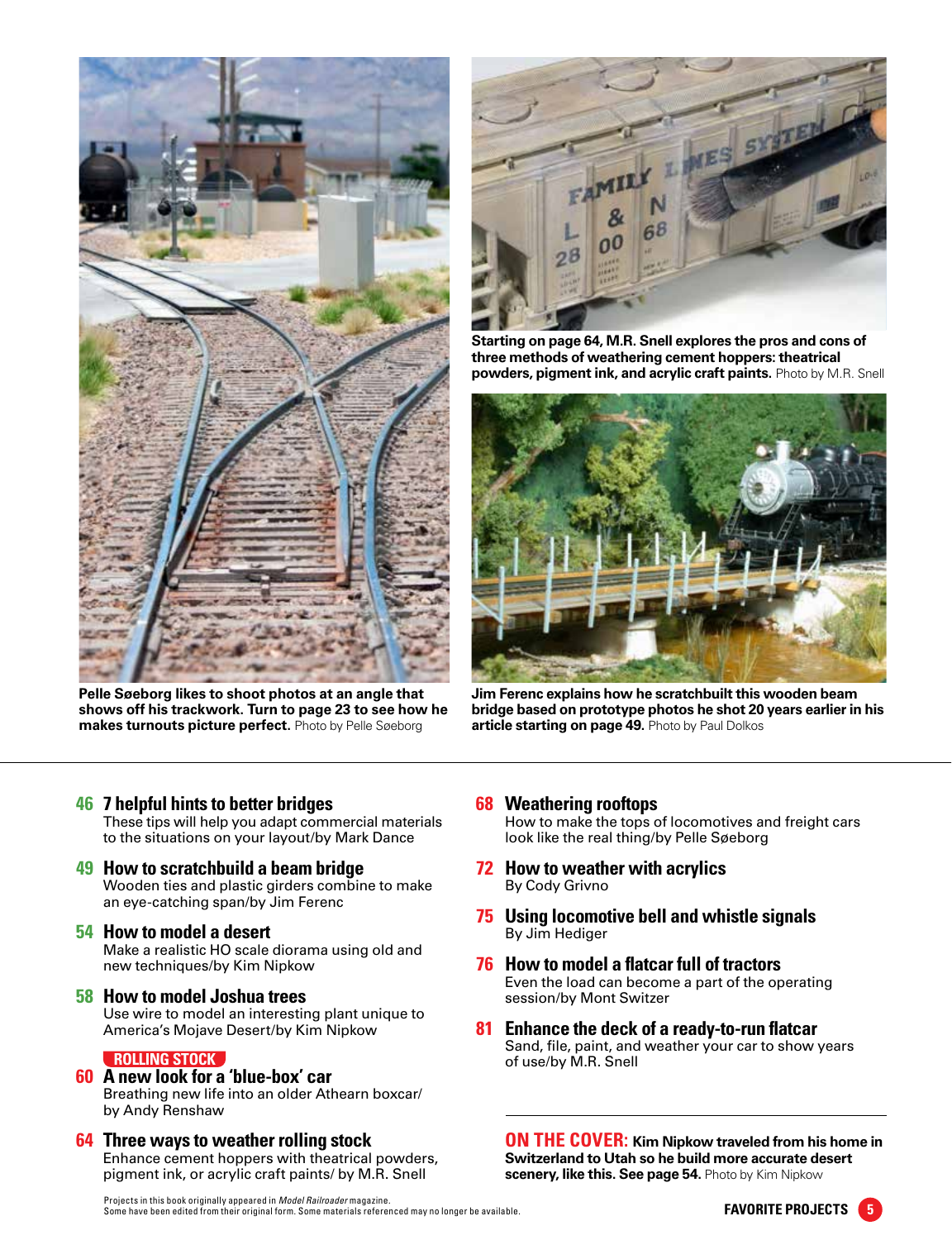

# **How to make** OLDER TURNOUTS DCC-FRIENDLY

Reduce the potential for short circuits by following these easy techniques

By Larry Puckett • Photos by the author

n the September and October 2014<br>issues of *Model Railroader*, I wrote<br>about how I modeled the Rockfish<br>River crossing on my HO scale Pied-<br>mont Southern layout and built a gantlet n the September and October 2014 issues of *Model Railroader*, I wrote about how I modeled the Rockfish River crossing on my HO scale Piedtrack over the bridge. Since I use Digital Command Control (DCC) on the layout, I wanted all the track and wiring to be "DCC friendly," a term coined by Allan Gartner that I introduced to the hobby press in my March 1998 "DCC Update" column in *Model Railroading* magazine.

The basic idea behind the DCCfriendly concept is to reduce the potential for short circuits to occur. One thing to keep in mind is that you can usually convert a DC-powered layout to DCC without going back and modifying all of the track and turnouts. However, addressing some of the topics covered in the following paragraphs may make things easier in the long run, especially if you are building a new layout. In this article I'll cover various things I did to

make the installation of the gantlet track as DCC friendly as possible. For more information on DCC-friendly practices, see Allan Gartner's "Wiring for DCC" website (wiringfordcc.com).

#### **Turnouts and frogs**

I've redrawn an illustration from my March 1998 column showing what a DCC-friendly turnout should incorporate. See fig. 1. Several years ago I bought a collection that included old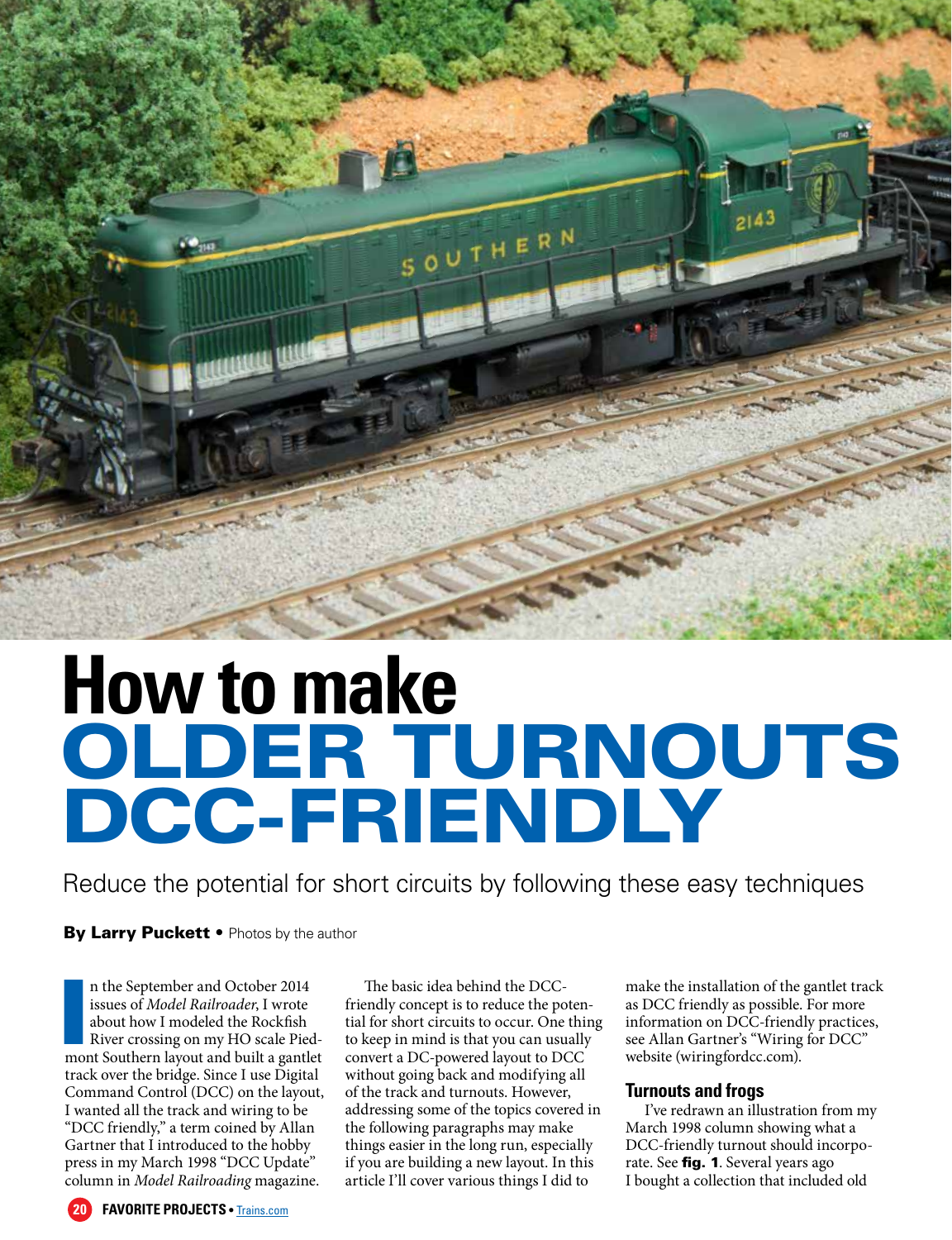

**Southern Ry. Alco RS-3 no. 2143 passes over an older HO Shinohara turnout on Larry Puckett's HO layout. He explains how to make older turnouts DCC-friendly.**

Shinohara turnouts, which definitely weren't DCC friendly [new HO scale code 83 Walthers Shinohara turnouts are offered in a DCC-friendly design. – *Ed.*] I converted them for use on my DCC layout using a multi-step process: I isolated the frogs, powered the frogs using a mechanism to switch polarity, reinstalled the point rails so they're powered independently, and tied the closure and point rails electrically to the stock rails.

I isolated all the frogs by cutting through the rails on each side using a motor tool with a cutoff disc, as shown in fig. 2. To prevent any short circuits from occurring at these gaps due to rail expansion or movement, I glued a small black styrene shim in each opening and trimmed it to match the rail profile, as seen in **fig. 3**. After I painted the rails, the shims were barely noticeable.

In the leads to my gantlet track are two turnouts on the southbound main, which lead to two short sections of track left over from the old bridge approaches. I included



Fig. 1 Key ingredients. **Here's what it takes to make a turnout DCC-friendly.**



Fig. 2 Isolating the frog. **Larry isolated the frog with a motor tool and cutoff disc. The thin disc is fragile and may shatter when cutting rail, so wear personal protective gear (especially safety glasses) when making the cuts.**



Fig. 4 Hidden feeders. **Larry soldered a feeder to the side of the isolated frog facing away from the aisle. The feeder connects to the Tam Valley Depot Mono Frog Juicer.**

them to allow the track crew to move in a heavy crane for removing the old bridge, adding interest to the scene.

I line the turnouts with Caboose Industries ground throws with no auxiliary contacts to switch polarity. I wired the isolated frogs in these turnouts using a feeder wire soldered to the side of the frogs away from the aisle where it wouldn't be seen. See **fig. 4**. I connected them both to



Fig. 3 An easy fix. **To prevent the rails from closing up due to expansion or movement, Larry installed styrene shims in the gaps. He trimmed them to match the profile of the rails with a no. 11 blade.**



Fig. 5 Mono Frog Juicer. **This Tam Valley Depot product controls frog polarity in installations where a turnout with auxiliary switching contacts are not used.** 

a Tam Valley Depot Mono Frog Juicer (no. MFJ003U) to control polarity.

To prevent shorts in the gantlet track frogs, I isolated them the same way and powered them using another Mono Frog Juicer, as seen in **fig. 5**. I was able to use a Mono Frog Juicer for each pair of frogs because they always need to be the same polarity, since either a northbound or southbound train will be using the pair of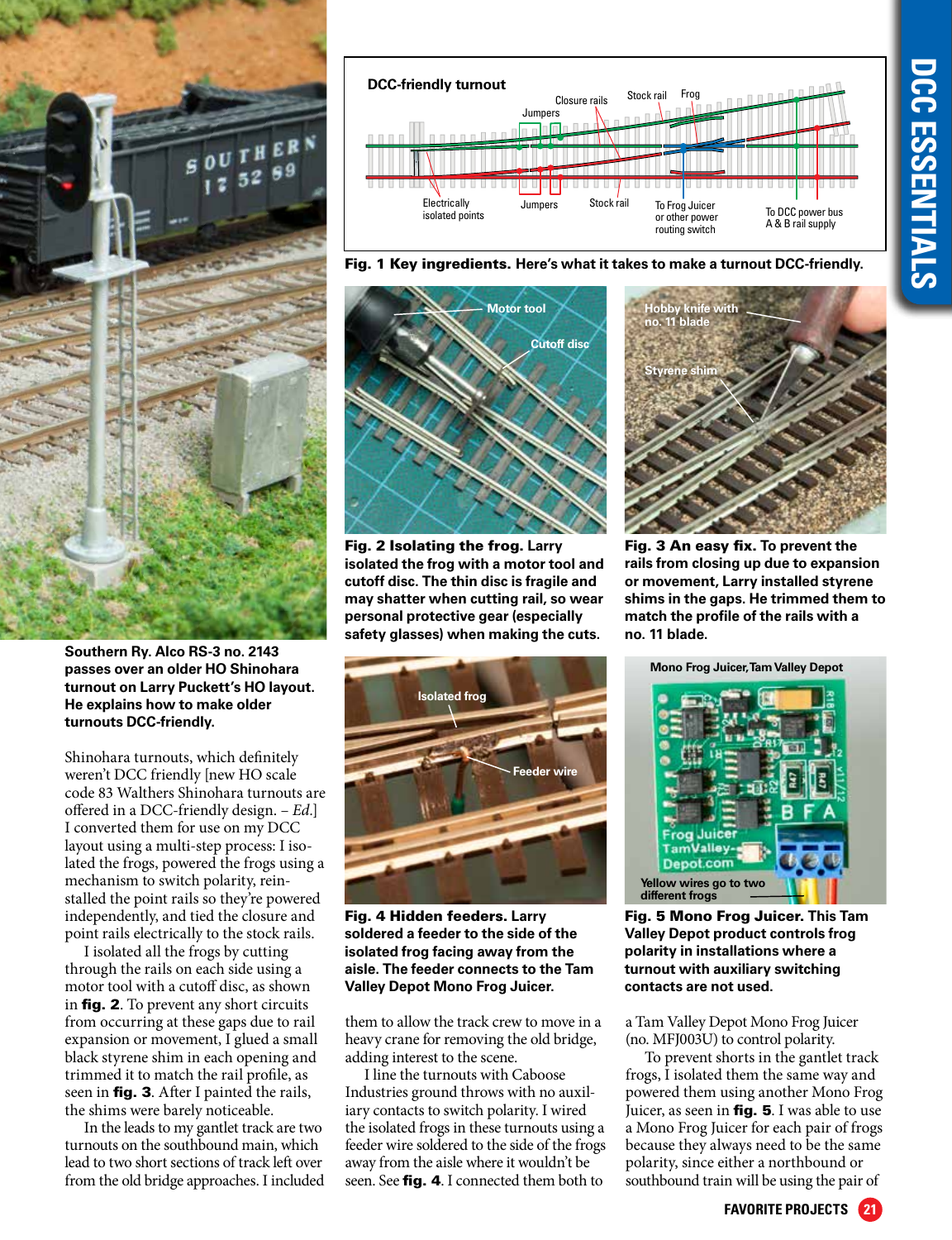### APPLYING ACRYLIC MEDIUM



**Jeff lays the image on a piece of glass. Using a foam brush, he then applies the acrylic medium.**

**After removing most of the excess acrylic medium, Jeff uses tweezers to lift the paper and apply it to the wall.**

**With the image in place, Jeff burnishes the paper. The cap end of a pill bottle works well for this task.**

I've used both liquid and gel acrylic media for my sign projects. The thicker gel doesn't absorb as readily into paper. This provides some instant weathering when modeling an old and worn sign.

I place the cut-out reversed image face up on a small piece of glass from a picture frame. I work on glass because the paper won't stick to it when wet.

Next, I use a foam brush to apply a thick coat of acrylic medium and let it soak into the paper for 30 seconds. Then I remove as much excess medium as I can. The acrylic needs to be thin enough to conform to the brick texture of the plastic structure wall.

I use tweezers to lift the wet paper off the glass and lay it face down on the structure wall.

Working from the center to the outer edges of the image, I use my fingernail to burnish the paper down onto the wall. I use light pressure at first, then gradually press down harder. After a minute, I switch to a burnishing implement, usually a cap of a medicine bottle, a screwdriver handle, or a tube of lip balm.

After another minute, I see the faint outline of the artwork through the paper. If the paper tears, I avoid the torn area and continue burnishing. Once the entire image is visible, I let the acrylic medium set for 5 minutes.

# FINISHING THE SIGN

**If an image hasn't transferred completely, Jeff uses a toothpick to add a dab of acrylic medium.**

**After removing strips of paper with tweezers, Jeff scrubs off the remaining paper pulp with a foam brush.**

**After 30 to 45 minutes, the sign should be completely cured. Jeff then removes the drafting tape.**

Using tweezers, I lift up the corners of the paper. If I notice that the image hasn't transferred, I use a toothpick to smear a dab of acrylic medium under the paper, then burnish that area again and let it set.

Starting along the corners and edges, I lift the paper away in large sections. I then take a moist foam brush and gently scrub away any remaining paper, working from the center out toward the edges. I'm careful not to rub too hard, or else I could inadvertently scrape off some of the sign. At a certain point whatever paper is left is so small it's virtually unnoticeable. Once I've removed all the residue I can, I let the acrylic medium fully cure for 30 to 45 minutes.

I can then remove the drafting tape and apply any additional weathering or touchups as needed.

If I'm not happy with the results and want to start over, I'll spray the sign with isopropyl alcohol or household cleaner. As long as the acrylic medium hasn't fully cured, I can scrub off the sign with an old toothbrush.

If the acrylic has fully cured, I spray the image with oven cleaner and place the wall in a resealable plastic bag. After 15 minutes, the acrylic should be soft enough to remove. I make sure to work in a well-ventilated area and wear gloves and eye protection. Once the bad sign is removed, I'll wash the wall with soap and water. I'll then repaint the wall and start the process over again.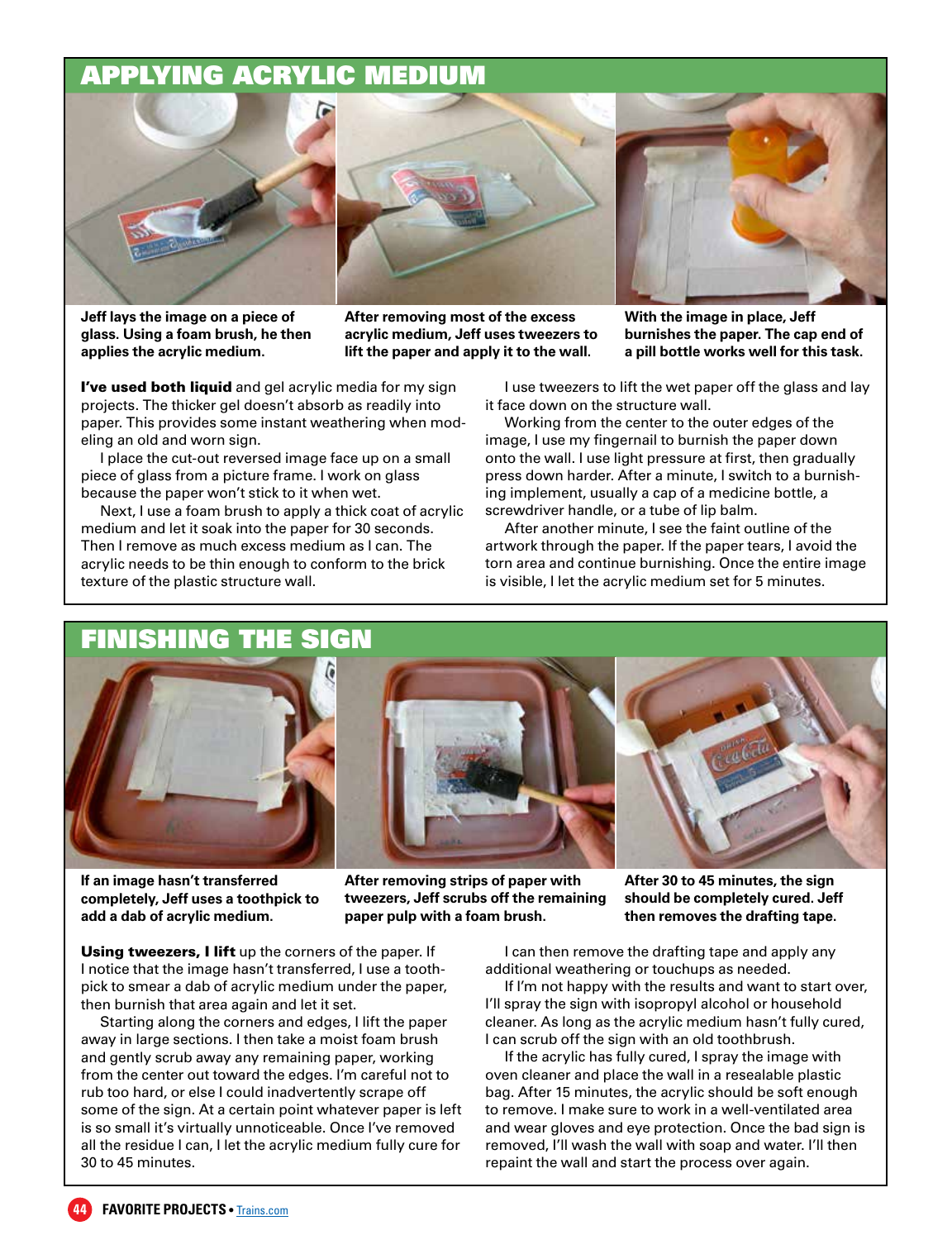### SIGN GALLERY – TRIAL AND ERROR

**Even when things haven't** gone as planned, I've been happy with most of the results of my image-transfer signs. The following are several of my favorite examples.



Syrup of Figs. I used Krylon white primer for this sign, which doesn't wash away during the image transfer process, as does acrylic paint. Because I had to use a low-resolution computer screenshot as the source image for this sign, there are black marks in the letters. However, I like the added texture of the effect.



Coca-Cola. This sign transferred almost perfectly, except for part of the border on the right. I'll touch this up with white paint. The artwork for this sign came from a sign company that reproduces antique advertising on weathered wood, so the image already had a faded appearance. After transferring the image to my structure model, I further weathered it with a wash consisting of water, Pledge Floorcare Multi-Surface Finish, and several drops of black acrylic paint.



Reckitt's Blue. As on the Coca-Cola sign, a small area on the right didn't transfer, but can be touched up. I added both the weathering wash and a mist of Testor's Dullcote to reduce the glossy finish of this sign. This additional weathering also acts as a protective sealant.



**7 Up.** The artwork for this sign came from a screenshot of a vintage matchbook cover that I found online. This sign is considerably smaller than the others, but the lettering is clear and legible with the brick pattern clearly visible underneath the sign.



Sudden Service Bindery. I had to redo my first attempt at this sign because the acrylic gel medium didn't transfer evenly. On my second attempt, shown above, I burnished more and waited longer for the image to transfer. Another option would be to use liquid medium rather than gel.



**Fletcher's Castoria.** This sign is the reason I tried the technique. Fletcher's Castoria signs were ubiquitous on the walls of New York City buildings for decades, and I plan on having several on my layout. The brick texture is clearly visible and adds to the illusion that the sign is painted on the wall. MR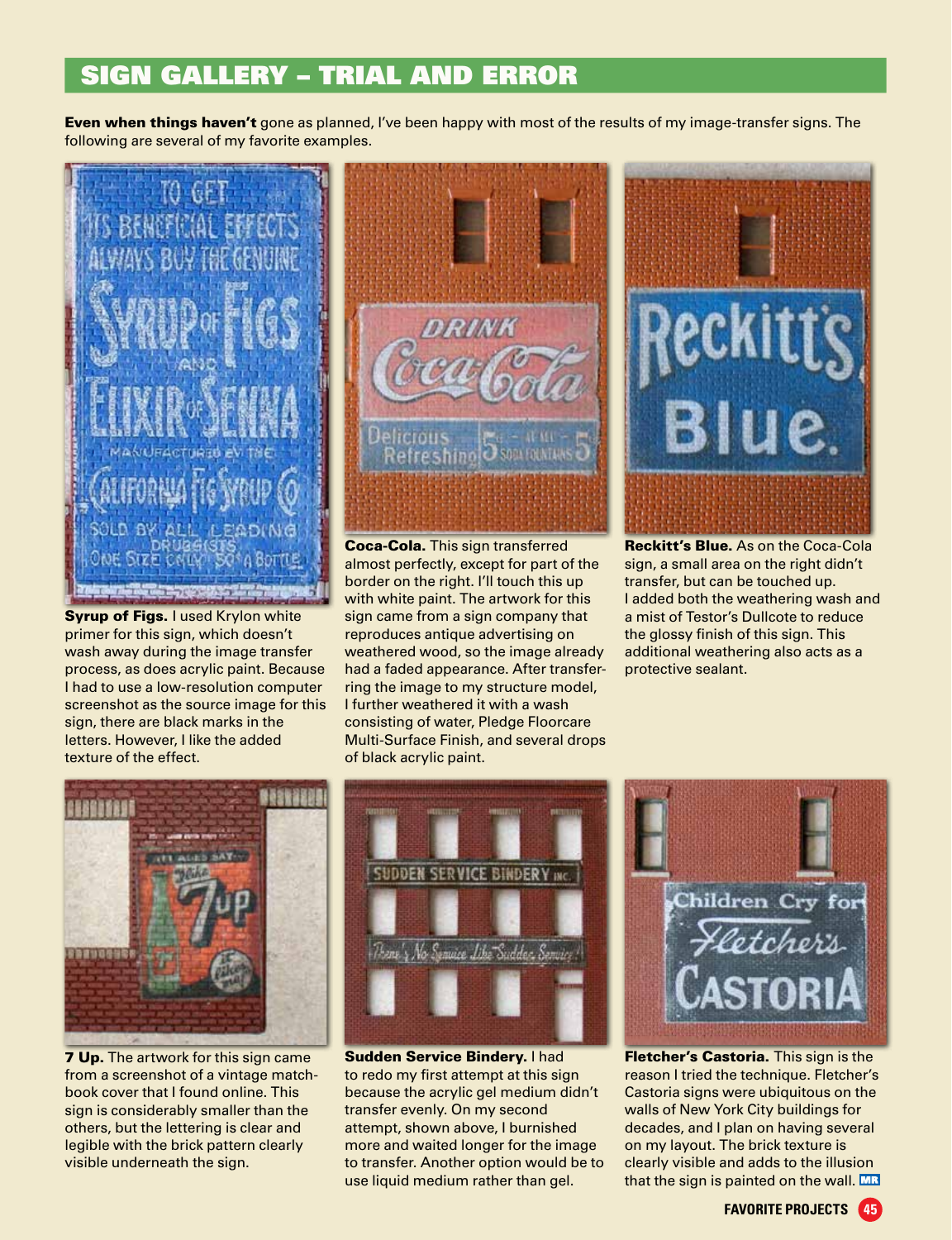# **Method 2: Pigment ink**

#### Pros

- Easily applied and blended
- Good for light effects

#### Cons

- **Easily smeared**
- **Long drying time**

**Pigment inks** are sold in stamp pad format at most craft stores. This is an excellent medium for re-creating the almost transparent "chalked" look on cement hoppers.

While the application of pigment ink follows the same principles as powders, the tools are slightly different, as shown in the following photos.



**Pigment inks are available at most well-stocked craft stores. They can be applied with cotton balls and paint brushes.**



**After washing the model with mild soap and letting it dry, apply a thin coat of ink across the roof. Start by dipping a cotton ball into ColorBox Frost White (no. 15080) ink. After blotting off the excess ink on a paper towel, lightly dab the cotton ball on the model.** 



**Next, use a flat paintbrush to apply a thin coat of ink from under the running boards to the roof's edge. Place the brush flat on the roof and move it back and forth from the center to the edge. This will leave an even coating with thin streaks, forming the basis for weathering down the car sides.**



**Then dip a cotton ball in the ink pad and spread the color down the sides of the car from top to bottom, including the hopper bays. After the initial coat of ink, you'll notice the factory-applied graphics lighten and become obscured. This is the effect you're after.**



**While cotton balls are a handy tool for applying ink, they're not a one-sizefits-all applicator. For hard-to-reach areas like ladder rungs, car ends, and truck sideframes, use a paintbrush to apply the ink. As shown in the photo above, the brush fits nicely between the rungs.**



**An optional weathering step is to add a thin coat of ColorBox no. 71018 Burnt Sienna to exposed steel pieces such as the running boards on the roof and crossover platforms above the couplers. A foam eye shadow applicator keeps the color on the raised surfaces.**



**While pigment ink may be excellent for achieving a chalking effect, one of the cons is its long drying time. Avoid handling the car for 12 to 24 hours. If you must move the car, do so with care. An overspray of Testor's Dullcote not only seals the inks but gives the hopper a realistic flat finish.**